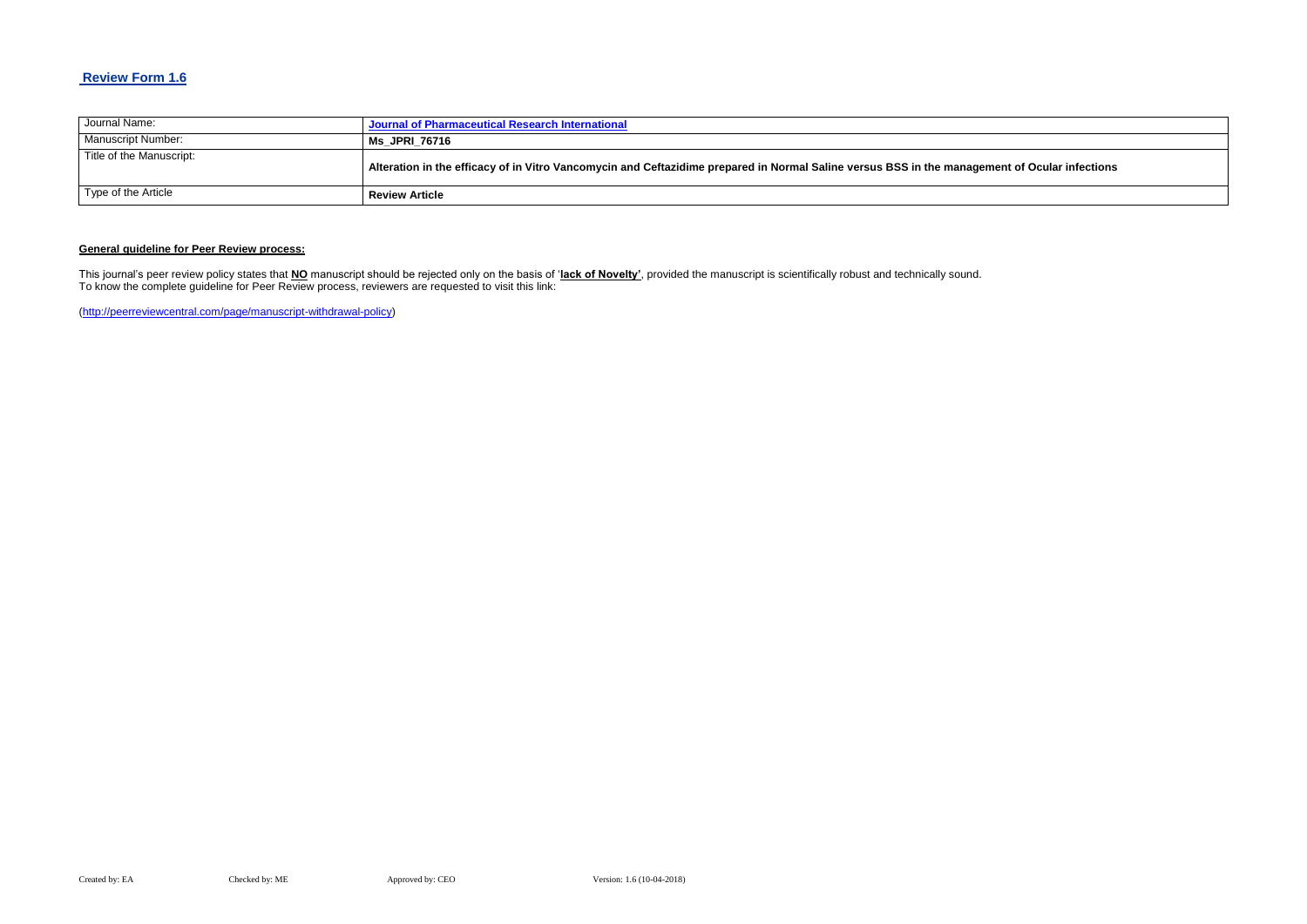## **Review Form 1.6**

#### **PART 1: Review Comments**

|                                     | <b>Reviewer's comment</b>                                                                                                                                                                                                                                                                                                                                                                                                                                      | Author's comment (if agreed with reviewer, correct the manuscript and<br>highlight that part in the manuscript. It is mandatory that authors should<br>write his/her feedback here) |
|-------------------------------------|----------------------------------------------------------------------------------------------------------------------------------------------------------------------------------------------------------------------------------------------------------------------------------------------------------------------------------------------------------------------------------------------------------------------------------------------------------------|-------------------------------------------------------------------------------------------------------------------------------------------------------------------------------------|
| <b>Compulsory REVISION comments</b> |                                                                                                                                                                                                                                                                                                                                                                                                                                                                |                                                                                                                                                                                     |
|                                     | The article "Alteration in the efficacy of in Vitro Vancomycin and Ceftazidime prepared in                                                                                                                                                                                                                                                                                                                                                                     |                                                                                                                                                                                     |
|                                     | Normal Saline versus BSS in the management of Ocular infections" is said to be a review                                                                                                                                                                                                                                                                                                                                                                        |                                                                                                                                                                                     |
|                                     | article. In the Methodology the process of comparison of the intro effect of Vancomycin                                                                                                                                                                                                                                                                                                                                                                        |                                                                                                                                                                                     |
|                                     | and Ceftazidime preparedin Normal saline and Balanced Salt Solution it was described                                                                                                                                                                                                                                                                                                                                                                           |                                                                                                                                                                                     |
|                                     | that approximately 11,100 articles were searched related to the topic and only three                                                                                                                                                                                                                                                                                                                                                                           |                                                                                                                                                                                     |
|                                     | articles are short listed.                                                                                                                                                                                                                                                                                                                                                                                                                                     |                                                                                                                                                                                     |
|                                     | Only one article was mentioned in the analysis i.e. Alvin K. H. Kwok's original article                                                                                                                                                                                                                                                                                                                                                                        |                                                                                                                                                                                     |
|                                     | appeared in Investigative Ophthalmology & Visual Science, April 2002, Vol.43, 1182-1188.                                                                                                                                                                                                                                                                                                                                                                       |                                                                                                                                                                                     |
|                                     | On perusal the entire content of the article is rewritten from the excerpts of the                                                                                                                                                                                                                                                                                                                                                                             |                                                                                                                                                                                     |
|                                     | paragraph taken from the above article.                                                                                                                                                                                                                                                                                                                                                                                                                        |                                                                                                                                                                                     |
|                                     | <b>Visual and pH Test (Study 1)</b>                                                                                                                                                                                                                                                                                                                                                                                                                            |                                                                                                                                                                                     |
|                                     | A standard mixture of 2.2 mg ceftazidime and one milligram vancomycin in 0.1 mL of 0.9<br>percent NS or Balanced Salt Solution had been mixed one at a time with four mL NS, BSS, or                                                                                                                                                                                                                                                                           |                                                                                                                                                                                     |
|                                     | vitreous for incubation at room temperature or at 37°C. Paragraph from the review article                                                                                                                                                                                                                                                                                                                                                                      |                                                                                                                                                                                     |
|                                     | Study 1: Visual and pH Test Standard mixture solutions of 1 mg vancomycin and 2.2 mg<br>ceftazi dime in 0.1 mL of 0.9% NS or BSS were mixed separately with 4 mL NS, BSS, or<br>vitreous for incubation at ambient temperature or at 37°C.                                                                                                                                                                                                                     |                                                                                                                                                                                     |
|                                     | <b>Checkerboard Analysis (Study 2)</b><br>In microtiter plates coated with paraffin foil, mixture samples containing varying concentrations<br>of ceftazidime and vancomycin were incubated at 37°C with varied concentrations of<br>ceftazidime and vancomycin produced in NS or BSS. To measure the amount of free<br>medicines, aliquots were collected at 24 and 48 hours for HPLC (ceftazidime) and fluorescence<br>polarization (vancomycin) assays[16]. |                                                                                                                                                                                     |
|                                     | Study 2: Checkerboard Analysis Mixture samples with various concentrations of ceftazidime                                                                                                                                                                                                                                                                                                                                                                      |                                                                                                                                                                                     |
|                                     | and van comycin prepared in NS or BSS were incubated at 37°C in microtiter plates (Table 1)                                                                                                                                                                                                                                                                                                                                                                    |                                                                                                                                                                                     |
|                                     | covered with paraffin foil. Aliquots were taken at 24 and 48 hours for assays by HPLC                                                                                                                                                                                                                                                                                                                                                                          |                                                                                                                                                                                     |
|                                     | (ceftazidime) and fluorescence po larization (vancomycin) to determine the amount of free                                                                                                                                                                                                                                                                                                                                                                      |                                                                                                                                                                                     |
|                                     | drugs.                                                                                                                                                                                                                                                                                                                                                                                                                                                         |                                                                                                                                                                                     |
|                                     | The entire review article is rewritten from the following reference                                                                                                                                                                                                                                                                                                                                                                                            |                                                                                                                                                                                     |
|                                     | An In Vitro Study of Ceftazidime and Vancomycin Concentrations in Various Fluid Media:                                                                                                                                                                                                                                                                                                                                                                         |                                                                                                                                                                                     |
|                                     | Implications for Use in Treating Endophthalmitis Alvin K. H. Kwok,1 Mamie Hui,2 Chi Pui                                                                                                                                                                                                                                                                                                                                                                        |                                                                                                                                                                                     |
|                                     | Pang, 1 Raphael C. Y. Chan, 2 Siu Wai Cheung, 2 Cynthia M. S. Yip, 2 Dennis S. C. Lam, 1 and                                                                                                                                                                                                                                                                                                                                                                   |                                                                                                                                                                                     |